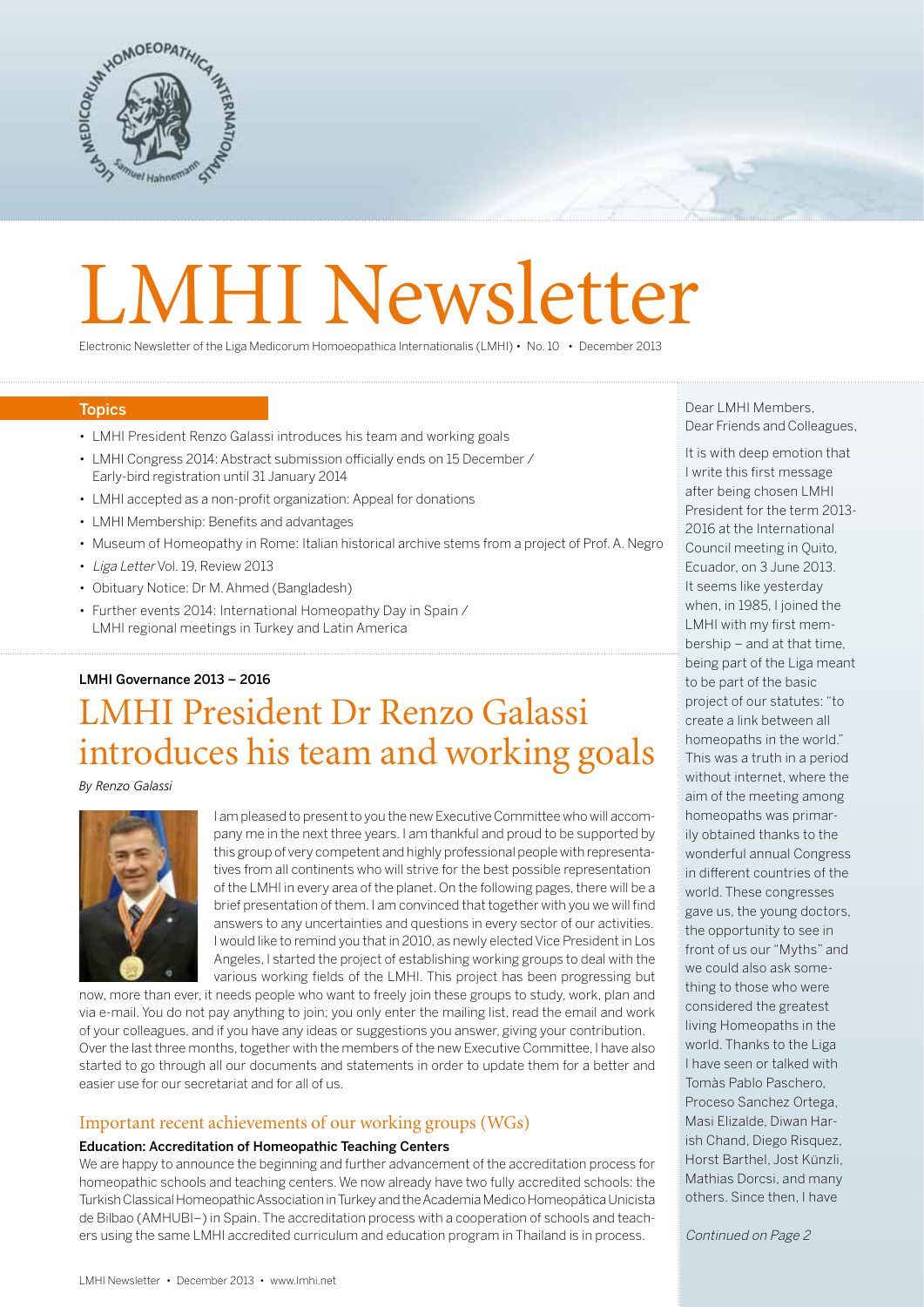

# Public Relations (PR): Common document on the Effectiveness of Homeopathy<br>Theolis to a world wide sellaberation, our Public Pelations MC has developed a decument Continued from Page 1

Thanks to a world-wide collaboration, our Public Relations WG has developed a document proving the effectiveness of our homeopathic medicine. It was sent to all NVPs, NCs and LMHI Member Associations for their use in case of necessity (skeptics' attack, request for information by governments, etc.).

#### Provings: Coordination of Proving Guidelines

Our new Provings WG coordinator Dr Ashley Ross (South Africa) is working hard, together with his colleague from the European Committee of Homeopathy – ECH, on an updated version of the Provings Guidelines which also takes into considering the guidelines of the U.S. American association Homeopathic Pharmacopoeia ofthe United States – HPUS and ofthe Indian Central Council for Research in Homeopathy – CCRH.

All the other WGs are working on strategies to improve the quality level of our Medicine worldwide.

My dream is to see contributions from every place of the world to this common effort in order to improve, according to the advice of Hahnemann, the Science and the Art of Homeopathy.

In the following you will find the shortened versions of my EC members'biographies and working goals.Please take a look at our website where we have published all full-length self-presentations including my own CV. If you want to contact me, please send an e-mail to [secretariat@lmhint.net.](mailto:secretariat@lmhint.net)

#### [www.lmhi.net >](http://www.lmhi.net) LMHI Governance > President / Executive Committee / Secretaries



#### Dr Alok Pareek (India) – LMHI Prime Vice-President

- In active Homoeopathic practice for more than three decades
- Director of the Pareek Hospital and Research Centre
- Best known for his work on the management of severe pathologies through Homoeopathy developed through his extensive practice of hundreds of patients daily
- Senior expert member of the Faculty of Post-Graduate Homoeopathic Education, University of Agra (India)
- Chairman of the Advisory Committee on Homoeopathy to the Govt. of U.P (India)
- Member of the Central Council for Research in Homoeopathy CCRH, Govt. of India
- Author of "Krebs Heilbar Durch Homoopathie" (Management of Cancer Curable through Homeopathy) and of "Homoeopathy for Acutes and Emergencies"
- Recipient of several Best Presentation Awards at International Congresses
- His teaching seminars are held 6-7 times a year across Europe and Asia and are attended by around 700 homeopaths annually
- Associated with the LMHI since 1977
- Scientific Chairman of the LMHI Congress held in New Delhi in 2011

E-mail: [vicepresident@lmhint.net](mailto:vicepresident@lmhint.net)

#### Working Goals

- 1. To create better awareness of LMHI and increase cadre strength among medically qualified Homoeopaths around the world.
- 2. To work with the entire team on better clarity and consistency of all LMHI documents.
- 3.To ensure strengthening of Hahnemannian Scientific Homoeopathy underthe realms of LMHI 4. To work on strengthening the treasury of LMHI by working on ways of reducing expenses
- and streamlining finances. 5. To ensure that the work done by LMHI Working Groups is utilized constructively and systematically.
- 6. To work on developing platforms of integration for close knit collaborations between each member of the LMHI.

always been fascinated by the Liga and its Congresses. The Liga has safeguarded the Spirit and the Thoughts of Samuel Hahnemann because its aims were, and are, beyond and above commercial interests and power struggles. Each member has always represented a "treasure" for the Liga, each country an entity to attend as a member of the family. This is the way I have always seen the Liga, as a large, variegated family of homeopaths, with important ancestors of high-sounding names: Hahnemann, Hering, Lippe, Boenninghausen, Allen, Farrington, Clarke, who we all consider our famous relatives. It is with this purpose that I want to greet all of you, members of the Liga and – as a consequence – members of "my family." Today, the "modern" Liga has important challenges to face, in addition to the wonderful annual congress, and I hope to respond to the pledges in the best possible way. I hope for the cooperation and support of all Liga members, I hope that everyone wants to contribute with ideas, suggestions, innovations and, above all, criticism. Whenever you detect a mistake or something wrong in the management of our historical Association / family that you think should be corrected, please e-mail me. This will be useful to feed and let grow our beloved Homeopathy. I greet you paraphrasing Hahnemann "Your most devoted servant".

Renzo Galassi LMHI President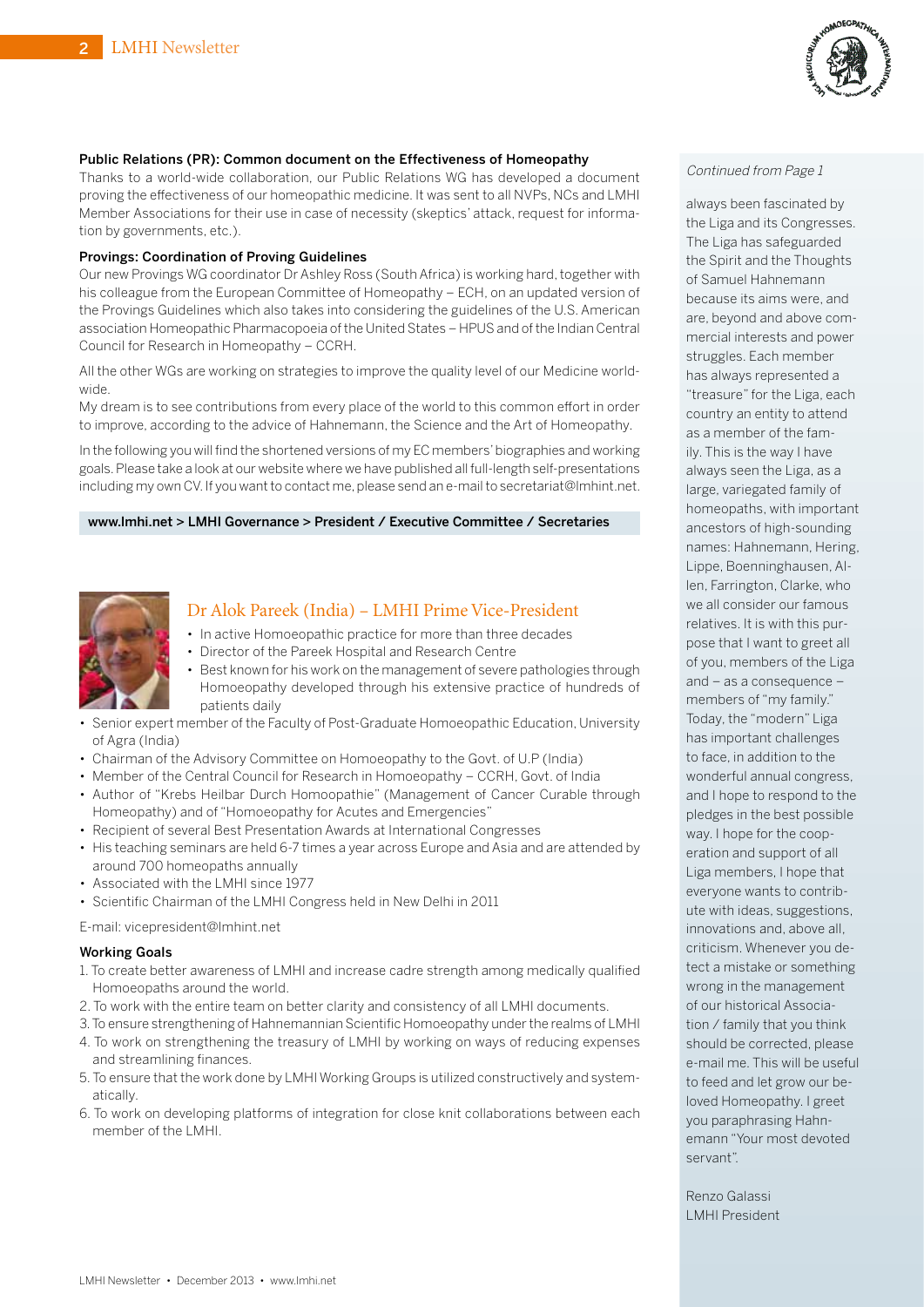

# Dr Jelka Milić (Croatia) – LMHI General Secretary



- Born in Croatia in 1970, lives and works in the historical and UNESCO World Heritage City of Split
- Medical doctor, University of Zagreb, Split City School of Medicine, 1998
- The London International College of Homeopathy Diploma, 2000
- Continuous homeopathic education at various homeopathic seminars, courses and congresses worldwide, since 2000
- Medical homeopathic practice, since 2001
- Croatian Homeopathic Medical Society, founding member 2008, President 2008–2012
- National LMHI Contact for Croatia 2007–2012
- Individual LMHI Member since 2009

• LMHI, ECH and Croatian Homeopathic Medical Society joint celebration of the International Homeopathy Day 2011 in Zagreb, co-organizer and introductory speaker

#### Working Goals

I believe for continuation, with the similar dedication and determination, to put into practice all my professional, organisational and communicational skills needed for successful fulfilment of the role of LMHI Prime General Secretary during the 2013–2016 mandate, thus being responsible for the:

- Administration of the association and for the preparations and execution of the Meetings
- Drafting the Minutes of the Meetings and forwarding copies of the Minutes to all National Vice-Presidents
- Entertaining relations with the national institutional members

E-mail: [generalsecretary@lmhint.net](mailto:generalsecretary@lmhint.net)

#### Dr Yves Faingnaert (Belgium) – LMHI Treasurer



- Born on 14 March 1946, lives and practices in the city of Zottegem, about an hour west of the Belgium capital Brussels
- Medical doctor, K.U.L., University of Leuven, 1972
- EBH, Belgian Homeopathic School, Brussels 1977
- Medical homeopathic practice since 1979
- Homœopathia Europea: workgroup Calcarea, President, since 1982
- UHB, Unio Homœopathica Belgica, founding member in 1986,Treasurer since 1991
- ECH, European Committee for Homeopathy, Treasurer since 1997
- Member of the LMHI since 1995, Co-organiser of the 63rd LMHI Congress 2008 in Ostend, Treasurer since 2010

#### Working Goals

The LMHI generates its income through the membership fees and support from the individual members of the homeopathic institutions in70countriesworldwideaffiliatedwiththeLMHI,

#### Dr José Matuk Kanan (Mexico) – LMHI Past President



- Born in Mexico City on 3 January 1957 • Studied at the Faculty of Medicine of "Universidad Nacional Autonoma de Mexico – UNAM"
- Homeopathic postgraduate education at the officially registered homeopathic school "Homeopatia de Mexico"where

he stayed in different functions until 1996: President, Director,Treasurer

- President of the Board of "Collage of Homeopatia de Mexico"
- Teaches courses in Homeopathic Doctrine, Materia Medica, Repertory, History, and Miasmatic Clinic
- Board member of "College de Homeopatica de Medicos Universitarios" since 1999
- Member of "Colegio Cientifico de Medicos Homeopatas de Mexico"
- Translator of Samuel Hahnemann's Organon of Medicine, 5th and 6th edition into Spanish

as well as from 13 individual members and 3 associated organisations. Eighty percent of this income is generated in Europe. Facing an increasing deficit, my priority task is to obtain a solid income and to ensure that the rising expenses are strictly controlled. The International Council therefore approved an increase of membership fee from CHF 15 to Euro 15 as of 2014.As re-elected as LMHI Treasurer, I do hope we can start with the new year with amplified resources and the objective to 'make ends meet', and I hope to be back to you next year with positive results. The last three years have been crucial inthedevelopmentofour association.Aswe areonan important pathway of innovation and development, I applied for a second term as treasurer of both associations – the LMHI and the European Committee for Homeopathy (ECH) - to be able to continue my work at the very heart of our team and to finalise the ideas that we have developed together and need to be brought to reality in the months and years to come. I wish to take this opportunity to thank all of you again for the confidence shown in me and in my work for our association.

E-mail: [treasurer@lmhint.net](mailto:treasurer@lmhint.net)

• Involved in different functions in the LMHI since 1996: Secretary for Propaganda, Secretary for Public Relations, Secretary for Archives, Prime General Secretary, Prime Vice President, LMHI President

#### Working Goals

According to the LMHI's rotation system, José Matuk automatically serves as Immediate Past President. He is an elected member of the Council of Past Presidents – together with Dr Sandra M. Chase (USA, President 1995–1998), Dr Corrado Bruno (Brazil, President 2004–2007), Dr Carles Amengual I Vicens (Spain, President 2001–2004), Dr Ulrich D. Fischer (Germany, President 2007–2010), and Dr Jacques Imberechts (Belgium, President 1998–2001). As a Past President, Dr Matuk has an important advisory function for the current LMHI President and his team. Moreover, he is the "Guardian" of the LMHI Congress Organization Guidelines and serves as a contact person for the organizers of the annual LMHI Congress.

E-mail: [pastpresident@lmhint.net](mailto:pastpresident@lmhint.net)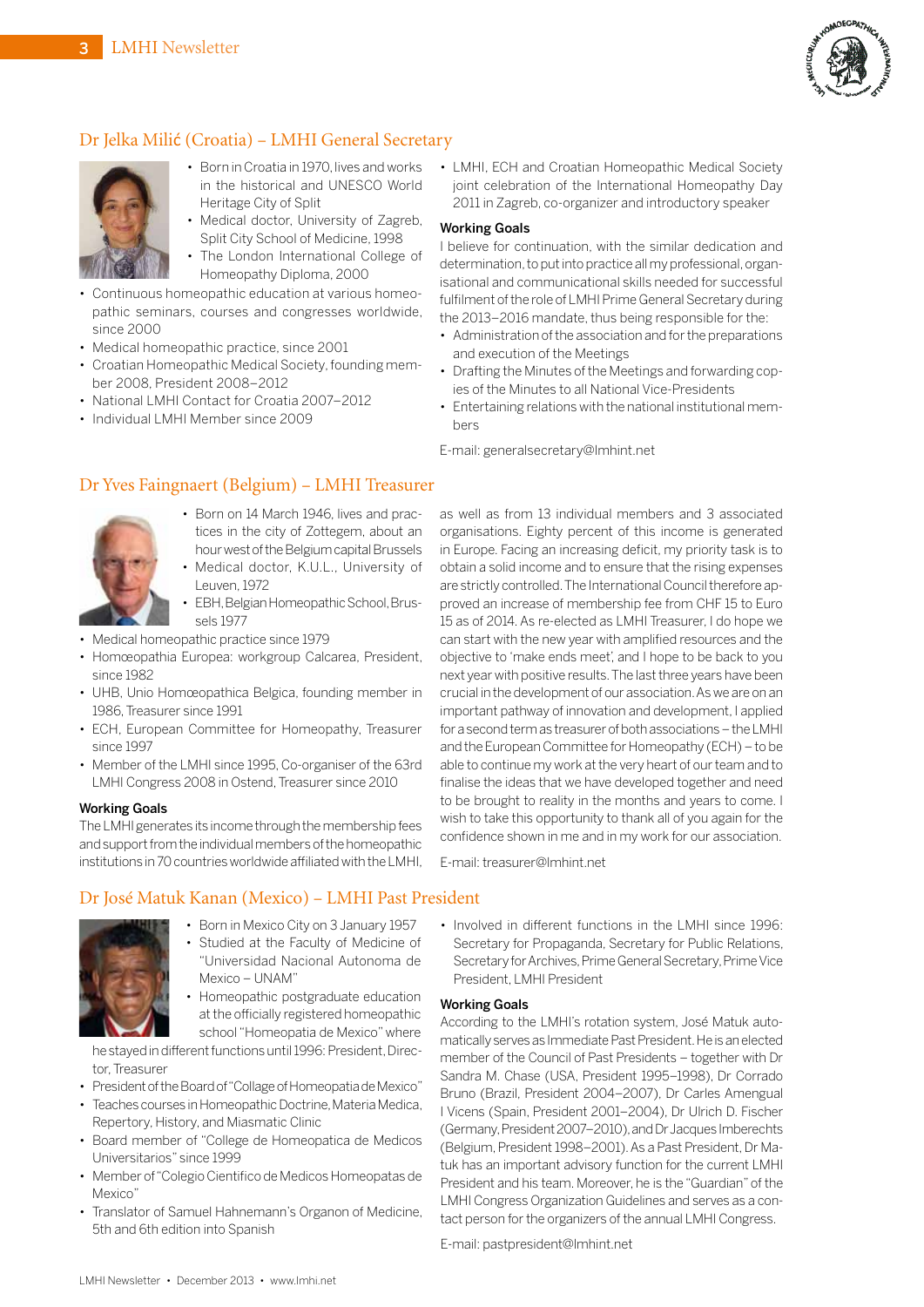

# Prof Dr Martin Dinges (Germany) – Secretary for Archives



- Researcher and Archivist of the Institute for the History of Medicine of the Robert Bosch Foundation in Stuttgart, Germany, since 1991
- Its Deputy Director since 1997)
- Adjunct Professor at the University of Mannheim since 2000
- Studied Jurisprudence, History and Political Science in Cologne, Mainz, Bonn, Berlin and Bordeaux (graduation 1982)
- Dissertation "Dr phil." in 1986
- Second state examination for archivists in 1991)
- Habitation (advanced research degree "Prof") in Modern History at the University of Mannheim in 1992
- Main research topics: Modern History of Health and Gender History
- His many publications include "Medical Pluralism and Homeopathy in India and Germany (1810–2010).ACompari-

### Dr Gloria André Feighelstein (Brazil) – Secretary for Dentistry



- Maestro in Education
- Docencia Superior by the Federal Rural University of Rio de Janeiro
- Titular Professor of Homeopathy –
- Graduate Dentistry • Course – Salgado de Oliveira University – Niteroi – Rio de Janeiro – Brazil
- 
- President oftheBrazilian Homeoapthy DentistryAssociation of Rio de Janeiro
- President of the Technical Camera of Homeopathy and Ethic Camera of the Brazilian Dentistry Council

#### Working Goals

My mission is to gather the maximum number of dentists by involving them in the work of the LMHI, demonstrating the importance of our organization to trust and to collaborate with the interests of homeopathy in the world. Projects to be continued and new goals to be achieved are:

• Bring together dentists interested in homeopathy and homeopaths and stimulate their interest and commitment through seminars at all LMHI Congresses.

Working Goals • Improve the use of archives and libraries for the purpose of the LMHI • Foster research on the history of LMHI E-mail: [archives@lmhint.net](mailto:archives@lmhint.net)

asp.

• Streamline working groups encouraging dentists to participate effectively in them, either in person at conferences or through the LMHI website.

son of Practices", "The Transmission of Health Practices (c. 1500 to 2000)", ed. with Robert Jütte,"Health and Health Care between Self-Help, Intermediary Organizations and Formal Poor Relief (1500 - 2005), Proceedings of the conference of the PhoenixTN (European Thematic Network on Health and Social Welfare Policy), in Braga, Portugal, 2004" (ed.), "Patients in the History of Homoeopathy" as well as studies about Samuel Hahnemann and a world history of homeopathy. His complete list of publications with detailed references and some of his articles are available at [www.igm-bosch.de/content/language2/html/10979.](http://www.igm-bosch.de/content/language2/html/10979)

- Give full support to the organizing committee and scientific dentistry congresses of dentistry in the LMHI, giving full cooperation to the organization of Dentistry Section in accordance with the requirements to paper presentation
- Encourage research in homeopathic dentistry at all events
- Disseminate the articles through the Departments ofEducation and Public Relations, in order to show the effectiveness of homeopathy in dentistry, and give the necessary support to the frequent attacks against homeopathy.
- Show the importance of homeopathic pharmacy in the preparation of homeopathic medicines used in dentistry.
- Moreover, I am part of the organizing team of the 70th LMHI Congress in Rio de Janeiro, Brazil, from 02–06 September 2015 and giving all my efforts to the success of the congress, to the homeopathy to the LMHI.

I would greatly appreciate all NVPs and NCs to provide me a list of national dentistry to make my job even more effective.

E-mail: [dentistry@lmhint.net](mailto:dentistry@lmhint.net)

#### Dr Gustavo Cataldi (Argentina) – Secretary for Education

- Graduated in Medicine in 1979 • Graduated in Philosophy in 2011
	- Headmaster of Escuela Médica Homeopática Argentina "Tomás Pablo Paschero" from 2004 to present
	- NVP for Argentina from 2008 to 2012

#### Working Goals

- 1. Gather information about the different teaching centers in the countries associated to the LMHI, and if they fulfil the Standards of Education suggested by the LMHI.
- 2. Standardization of the homeopathic education at the different schools in the countries associated to the LMHI. This involves common basic programs to develop in those schools, which guarantee relevance to the teaching of the classical homeopathic authors.
- 3. Give continuity to the Accreditation of Homeopathic Teaching Centers.
- 4. Stimulate the continuity of the Education Working Group and proceed with the exchange of ideas between the members.
- 5. Gather information about the Post-graduate courses carried out in the different countries members of the LMHI, and their quality.
- 6. Creation of a Library Network, which gathers all the Libraries from the institutions supported by the LMHI around the world.

I hope to ensure the good teaching of the Hahnemannian legacy.

E-mail: [education@lmhint.net](mailto:education@lmhint.net)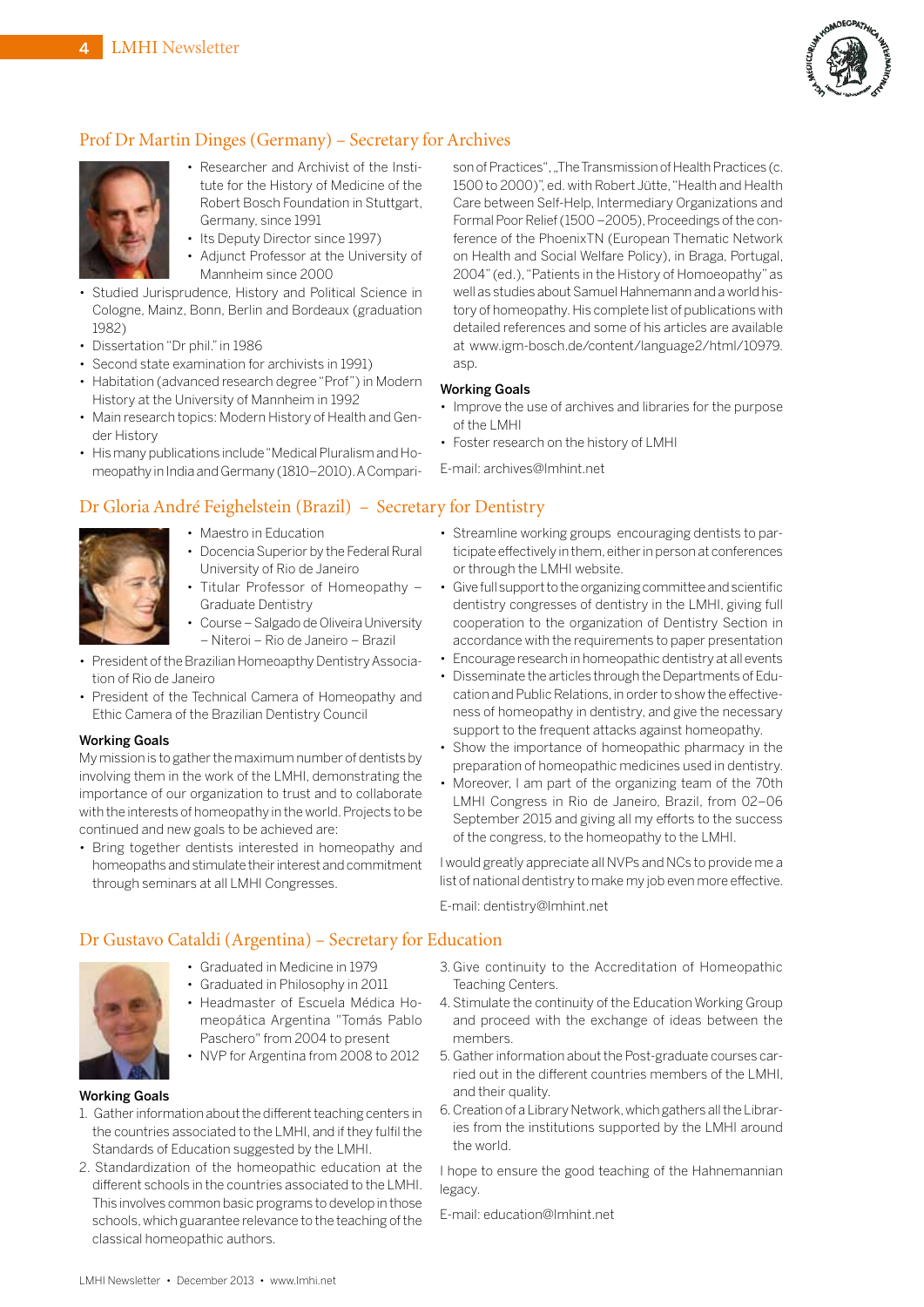

# Dr Raj Kumar Manchanda (India) – Secretary for Research



• Director General of Central Council for Research in Homoeopathy, Ministry of Health & Family Welfare, Govt. of India since July 3, 2012

• 30 years of professional experience; including 7 years & 10 months as Deputy Director (Homoeopathy), Health &

Family Welfare Department of Government of Delhi, as the Head of Homoeopathic wing of the Directorate of ISM & Homoeopathy

- Organizing Secretary of the 66th World Homoeopathic LMHI Congress 2011 in New Delhi, India
- Participated in LMHI Congresses 2005 (Berlin, Germany) and 2010 (Redondo Beach, USA)

#### Working Goals

- To increase the presence and recognition of homeopathy in healthcare systems worldwide by improving the quality of, and foster collaboration in, research in homeopathy
- Fostering international exchange of information will be pivotal for improving the quality of research in homeopathy
- Preclinical and clinical research in homeopathy complement each other and are necessary for establishing a multifaceted evidence base as well as the biological plausibility of homeopathy
- International harmonization of research guidelines and standards in homeopathy will contribute further to the recognition of homeopathy worldwide

#### Strategic objectives

• Identifying and promoting synergies between the strategic research objectives of key bodies, such as the LMHI,ECH, NCCAM, the CCRH, GIRI, etc.

- Foster worldwide dissemination of information on homeopathic research by mapping ongoing research activity as well as linking and synthesizing information from different sources, including the ECH, NCCAM, CCRH, GIRI and other relevant bodies
- Explore the possible contribution of modern communications channels (e.g. social media) to promote research literacy and exchange of information between students and researchers worldwide
- Further align/harmonize protocols of, and guidelines on, drug provings, clinical data collection, clinical case reports, etc. whilst maintaining sensitive for local differences
- Promote further development and improvement of quantitative and qualitative research methods in homeopathy with a view to:
- Verifying assumptions and theories that underpin homeopathic prescribing practices
- Increasing the appropriateness and reproducibility of research projects
- Foster the incorporation and translation into clinical practice of the results of provings, clinical data collection, clinical case reports and clinical trials as appropriate
- Improving the understanding and biological plausibility of homeopathy by promoting, mapping and disseminating basic research in homeopathy
- Mapping how homeopathy has been integrated into healthcare systems worldwide and identify available health services (including health economic) research

#### Operational targets

Following revision and agreement on the strategic objectives, if appropriate, some concrete operational targets could be identified.

E-mail: [research@lmhint.net](mailto:research@lmhint.net)

### Dr Richard Hiltner (USA) – Secretary for the Liga Letter



• Medical Doctor for 43 years specialized in Family Medicine, 38 years in Homeopathic Medicine and 25 years in TraditionalChinese Medicine including Acupuncture

• Board Certified in Homeopathic Medicine by the American Board of

Homeotherapeutics in 1978

- Graduated from"SantaBarbaraCollege of Oriental Medicine" in 1988
- President of "California Homeopathic Medical Society CHMS" for 17 years as well as Editor of its past Journal/ Newsletter
- Presently on the Board of Directors of the CHMS.
- National Vice-President for the United States to LMHI over the last thirteen years
- Elected new editor of the Liga Letter of the LMHI in 2013
- Congress President of LMHI Congress 2010 in Redondo Beach, USA
- Received a Diploma from the International Institute of Iridology in 2002
- Practice in Ojai, California, for the last 39 years

#### Working Goals

As Secretary for the Liga Letter I am following in the footsteps of Dr Sandra M. Chase and I'm thankful for her offer of guidance in order to continue her excellent work. Surveys done in 1997 [92 %] and 2005 [80 %] both indicated a strong desire to continue the publication of the Liga Letter. It will continue to report the Highlights of the Annual LMHI Congress, including the Actions and Reports of the Executive Committee and International Council, LMHI Directory, information on the future Congresses, as well as the Reports of the National Vice-President and Contact Persons of the LMHI in its member countries. Provided the continuous commitment of our volunteer translators, it will maintain to be published, in addition to English, into Spanish, Russian and Portuguese. My new goals will also include attention to the information coming from the various working groups and new Executive Officers, especially from its dynamic President Renzo Galassi. I will be always open to hear any recommendations for improvement.

E-mail: [ligaletter@lmhint.net](mailto:ligaletter@lmhint.net)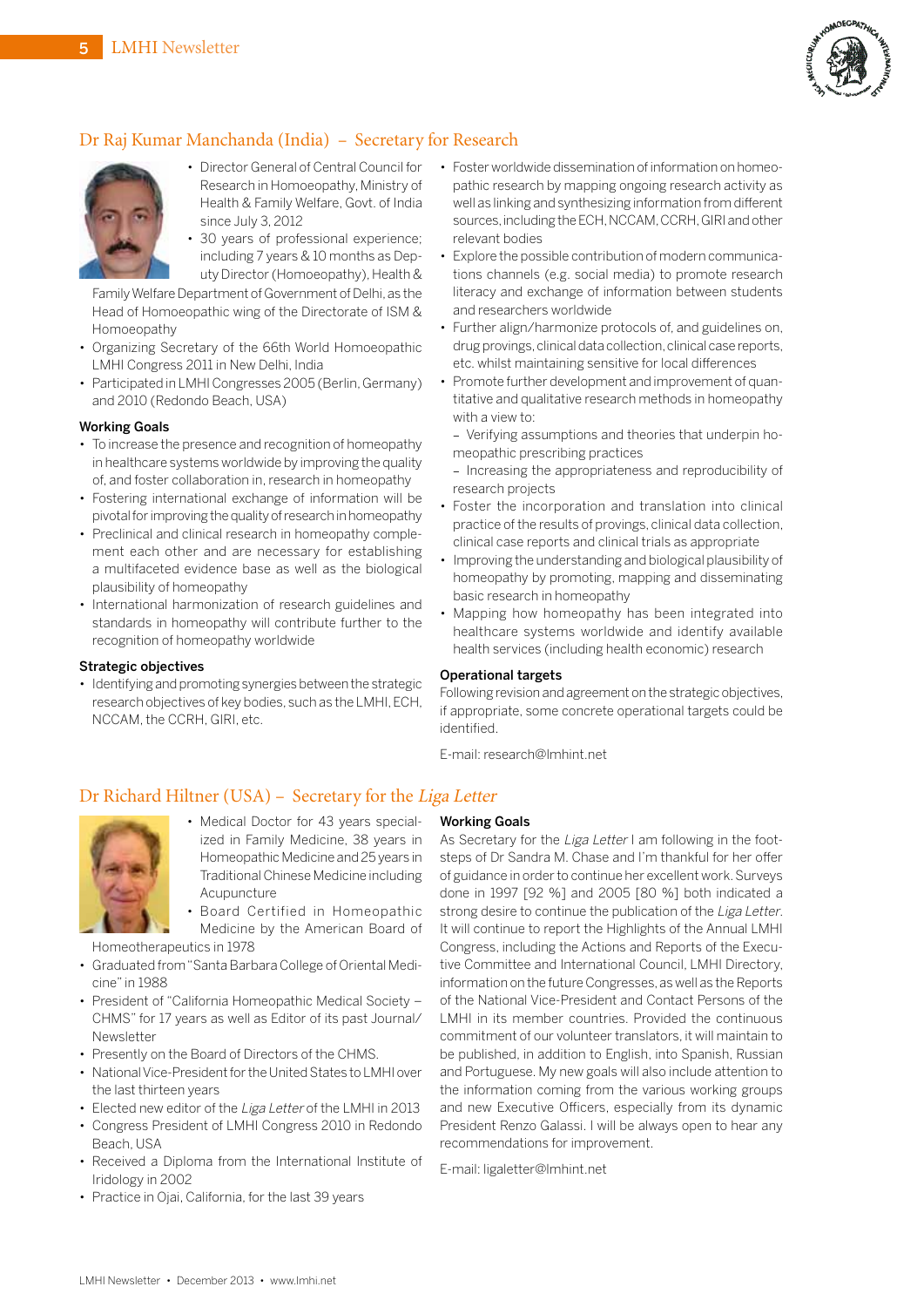

# Dr Amarilys Toledo Cesar (Brazil) – Secretary for Pharmacy



- Graduation as a Pharmacist in 1979 • Started studying Public Health in 1982,
- followed by a MSc and PhD degree • Started her own homeopathic pharmacy "Farmácia Homeopática Cristiano"

in São Paulo, Brazil, together with her husband and in 1984 mother In 1990 we started a partnership with the homeopathic pharmacy

HN and renamed into HN Cristiano

- A period came when we started more than 10 pharmacies in São Paulo, preparing homeopathy, phytotherapy and flower essences. This partnership also was the opportunity todevelopa small industrial pharmaceutical homeopathic laboratory, for the preparation of mother tinctures and dynamizations, sold to the hundreds of Brazilian pharmacies that prepare homeopathic remedies. Instead of producing ready complexes, this laboratory sells for pharmacies and help to keep the Brazilian model of preparing and dispensing the homeopathic remedy.
- LMHI Secretary for Pharmacy 2004-2010
- Translator of important LMHI documents into Portuguese to spread them to Brazilians homeopaths, such as the Liga Letter, LMHI newsletter, and Research Guidelines
- Works as a teacher in private pharmacy colleges, pharmaceutical and medical homeopathic associations in Brazil as well as neighbour countries
- Participates in research works whenever possible, the mostimportante one has been the group dedicated to the 6th edition of Hahnemann's Organon since the end of the 80s

My time was also dedicated as board member of associations, such as the São Paulo Homeopathic Association, Brazilian Pharmaceutical Homeopathic Association, the Homeopathic Comission of the São Paulo Pharmaceutical Council. During these almost 3 decades dedicated to Homeopathy I have had the opportunity to be present, invited as spekear or not, in most of the international and national congresses about Homeopathy.

In July 2012, during a meeting with LMHI President Dr Matuk in Rio de Janeiro, I presented him the desire of pharmacists to become LMHI full members. This idea was supported by Gloria Feighelstein, Geraldo Brown Ribeiro and Fruzsina Gábor at the LMHI Congress 2014 in Nara, Japan, and finally accepted. That was a reason for me to apply again for the LMHI Secretary for Pharmacy, especially considering the 2015 LMHI Congress will be held in Rio de Janeiro. Working together with the organization team, I want to work bringing many pharmacists to a LMHI congress.

In Brazil, the homeopathic remedy is prepared in pharmacies, and there are a few thousand pharmacists who have received education in Homeopathy after finishing their studies or even during their graduation in Pharmacy, followed by a stage in a homeopathic pharmacy. Pharmacists are part of the health team, also in Homeopathy, and they have to find their place among the LMHI members, coming to congresses, presenting papers and finding his proper place in the homeopathic pharmaceutical care.

As part of Dr Renzo Galassi's team, I want to be helpful to strengthen of the LMHI wherever it is needed, especially in Brazil and to colaborate to the pharmaceutical aspects of Homeopathy. These are my plans for the next years in the LMHI team.

E-mail: [pharmacy@lmhint.net](mailto:pharmacy@lmhint.net)

### Dr Sara Eames (UK) – Secretary for Public Relations



- President of the Faculty of Homeopathy since 2009
- Director of Education, Royal London Homeopathic Hospital since 2001
- Director of Women's Services, Royal London Homeopathic Hospital, since 2003,incl.clinicalwork inwomen's and children's clinics
- Trustee of "The Blackie Foundation" since 2006, a charitable organization providing research grants and financial assistance to medically qualified health care professionals
- Self-employed in private homeopathic practice in Harley Street and NW London
- Faculty representative on the ECH political committee since 2009
- LMHI Secretary for Public Relations since 2010

#### Working Goals

I am very pleased to work for the LMHI for another 3 years in this role as I think the skill set that I have developed is an unusual one for medical practitioners, and I am committed to using this to its maximum advantage for the sake of homeopathy.

E-mail: [publicrelations@lmhint.net](mailto:publicrelations@lmhint.net)

# Special LMHI Committees



# Provings Committee

Coordinator: Dr Ashley Ross (South Africa) E-mail: [provings@lmhint.net](mailto:provings@lmhint.net)



#### Samuel Hahnemann Library Foundation

Coordinator: Dr Cesar Cremonini (Argentina) E-mail: [library@lmhint.net](mailto:library@lmhint.net)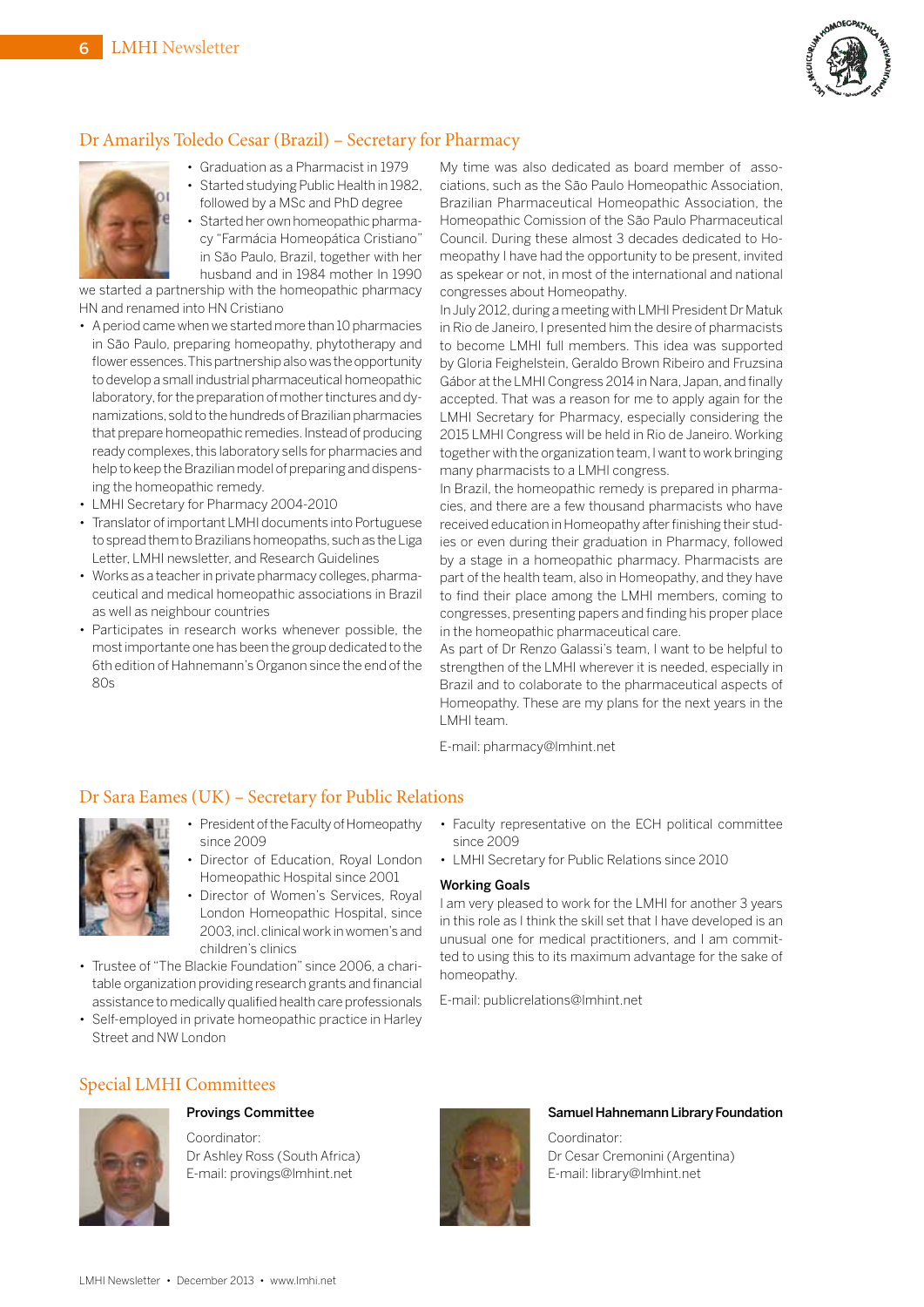

#### LMHI Congress 2014, 16-19 July 2014 in Paris, France

# Abstract Submission ends 15 December / Early-bird registration until 31 January 2014



We have the pleasure to announce the 69th LMHICongress taking place in Paris, France, on 16-19 July 2014.

#### Main Theme – Homoeopathy on the move. Strategies, healing, simillimum, simile

- The lecturers will focus on
- 1. Clinical cases highlighting the different conceptions on homeopathic progress through various strategies and the achieved healing levels (follow-up of the cases and the strategy evolution); and
- 2.Provings including provings of new remedies and confirmation of the pathogenetic hypothesis by one or more healed clinical cases (provings of already known remedies, theorization on the methodology of provings, historical survey of the practice of provings).
- 3.Clinical studies
- 4.Communications on the homeopathic history and philosophy

#### Call for Abstracts – Official deadline is 15 December 2013

You are kindly invited to submit an abstract dealing with the general theme of the Congress; the submission deadline is 15 December 2013. Submission guidelines are available on the LMHI 2014-Congress Website at [www.lmhi2014.](http://www.lmhi2014) org/submission-guidelines. Please read the instructions for authors carefully before your submit your abstract.

#### Registration – Early bird deadline: 31 January 2014

Registration for the 69th LMHI Congress is now open. Register before 31 January 2014 and benefit from the early bird registration fees. As a member of the LMHI, you save 100 Euro and pay only 580 Euro for your registration before 31 January 2014. Group registrations are possible: one free registration will be offered per group of 20 registered paticipants. The registration includes the access to all scientific sessions and to the exhibition, conference-bags with the printed program and abstracts, coffee breaks as announced in the program, as well as theWelcome Reception on Wednesday, 16 July 2014. Participants from low to upper-middle income countries listed on the World Bank index can register at a preferential fee.

#### Venue – Palais des Congrès, Paris

Centuries of cultural and political development have brought Paris – also known as the City of Light – a variety of museums, theatres, monuments and architectural styles. Many of its masterpieces such as the Louvre and theArc de Triomphe are iconic buildings, especially its internationally recognized symbol, the Eiffel Tower.

Paris is also world renowned for its haute cuisine, attracting many of the world's leading chefs.

The Palais des Congrès is one of the capital's legendary venues with an original architectural design. The venue boasts a privileged location with access to most major tourist attractions.

The LMHI 2014 Organizing Committee expects to welcome about 1 500 homeopathic practitioners from over 30 countries. We hope you'll be one of them!"

Trilingual Congress Website and Newsletter Subscription Find out more about the call for abstracts, the registration and the location of the 69th LMHI Congress by subscribing to the congress newsletter on the congress website at [www.lmhi2014.org.](http://www.lmhi2014.org) The website is available in English, French and Spanish.

#### Languages / Simultaneous translations

French and English are the official congress languages. Simultaneous translations will be provided for the plenary sessions into English, French, Spanish and German if sufficient participants speaking these languages will have registered (in order to justify the additional costs).

### IC Meeting 2014 – Preannouncement for NVPs and NCs

The International Council Meeting 2014 will be held all-day in Paris on Tuesday, 15 July 2014. All National Vice-Presidents and Contact Persons of the LMHI are requested to reply via e-mail to [secretariat@lmhint.net](mailto:secretariat@lmhint.net) with the information if they will be able to attend.

Detailed information and online-registration on the congress website at [www.lmhi2014.org.](http://www.lmhi2014.org)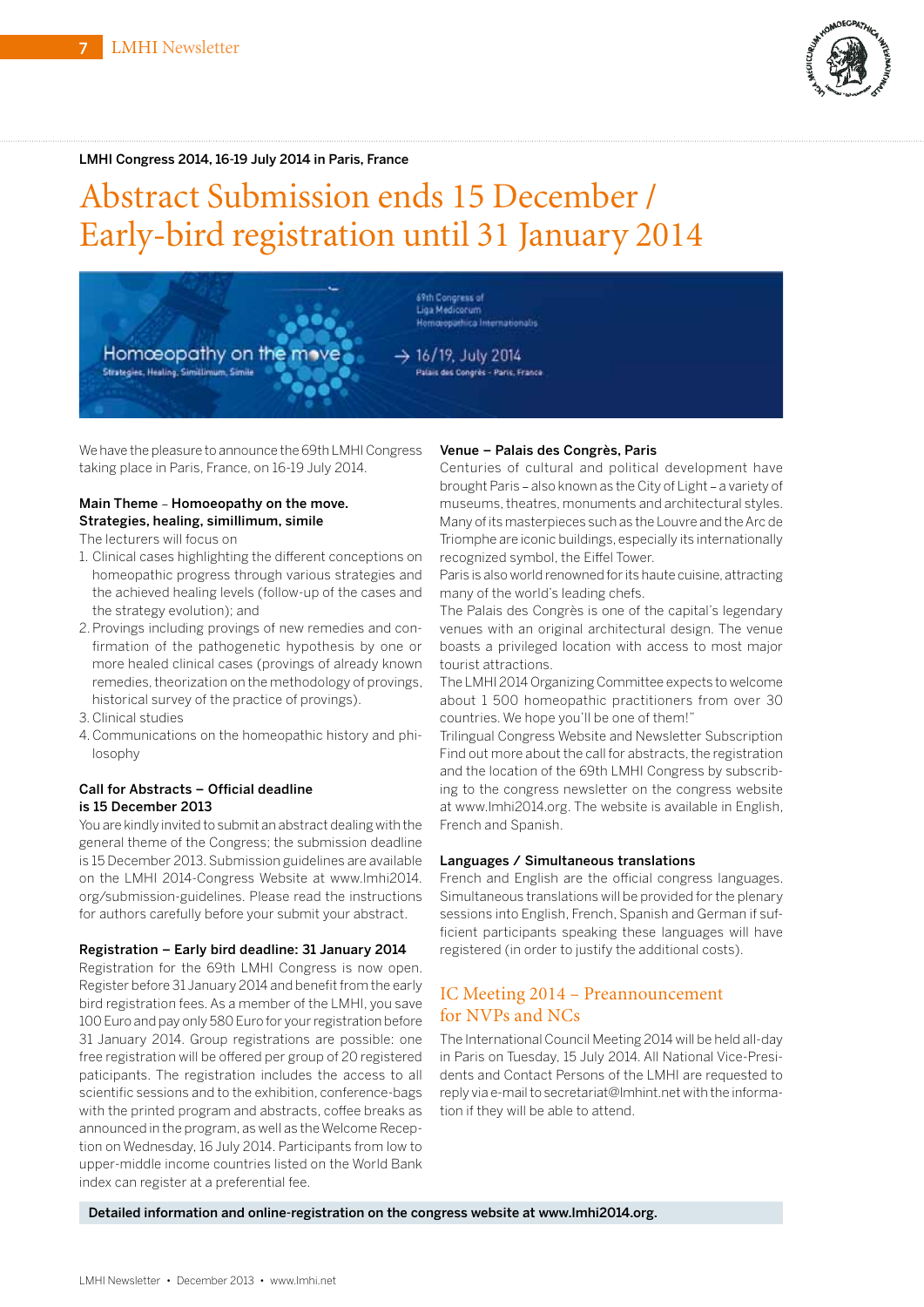

# LMHI accepted as a non-profit organization: Appeal for donations

#### *By Renzo Galassi*

The LMHI has recently obtained the legal status of a nonprofit organization, according to the legal requirements in Germany where the LMHI has its statutory seat (see Liga News May 2013). We are grateful to be able to announce that we are now entitled to issue donations receipts for your financial contributions – and we need donations. I call on each of you to spread the information of "Donations for LMHI" among your patients, friends and every person who can contribute to our great and important project for Homeopathy.

#### Donations Welcome

#### By Yves Faingnaert, LMHI Treasurer

Dear Friends,

The International Council of the LMHI decided in Quito, Ecuador, on 3 June 2013 to create the opportunity of receiving donations from sympathizers.Patients, colleagues, institutions all over the world now have the possibility to stimulate the important activities of the LMHI. May I friendly ask you to propagate this initiative.

The LMHI supports national homeopathic associations which need financial aid by stimulating basic and clinical research, by providing basic homeopathic teaching books to guarantee a proper homeopathic education.

According to the LMHI statutes, the main purposes of the LMHI are:

- the development and securing of homeopathy worldwide, and
- the creation of a link among licensed homeopaths with medical diplomas and societies and persons who are interested in homeopathy.

The LMHI is exclusively devoted to non-profit activities serving philanthropic benefits.

#### How to donate

We welcome and rely on donations of money to support ongoing LMHI projects and to be able to start new ones! You will be given a donation receipt. To make a financial contribution, you can either submit a bank transfer to the LMHI bank account named in the form below or by credit card authorization. Please submit the signed "Credit card authorisation form" below to our Secretariat at secre[tariat@lmhint.net.](mailto:secre-tariat@lmhint.net)

We are very thankful for each donation - no matter how big or small – that helps us to continue our committment to securing and promoting homeopathy in the world.

LMHI Bank account: See form below

#### Credit Card Authorization Form

Please submit the following "Credit Card Authorization" to our Secretariat at [secretariat@lmhint.net.](mailto:secretariat@lmhint.net)

#### The Name of Institution to which this service request applies is:

Liga Medicorum Homoeopathica Internationalis LMHI

|                          | Account Holder: Liga Medicorum Homoeopathica Internationalis LMHI<br>IBAN: BE90 0882 6177 7632<br>SWIFT/BIC: GKCCBEBB<br>Bank name: Belfius Banque SA,<br>Bank address: Boulevard Pachéco 44, 1000 Brussels, Belgium |      |                                                                                                                                                                                                                                     |             |
|--------------------------|----------------------------------------------------------------------------------------------------------------------------------------------------------------------------------------------------------------------|------|-------------------------------------------------------------------------------------------------------------------------------------------------------------------------------------------------------------------------------------|-------------|
|                          |                                                                                                                                                                                                                      |      |                                                                                                                                                                                                                                     |             |
| Credit Card Information: |                                                                                                                                                                                                                      | Visa | American Express                                                                                                                                                                                                                    | Master Card |
|                          |                                                                                                                                                                                                                      |      |                                                                                                                                                                                                                                     |             |
|                          |                                                                                                                                                                                                                      |      |                                                                                                                                                                                                                                     |             |
|                          |                                                                                                                                                                                                                      |      |                                                                                                                                                                                                                                     |             |
|                          |                                                                                                                                                                                                                      |      |                                                                                                                                                                                                                                     |             |
|                          |                                                                                                                                                                                                                      |      | Cardholder's Address: <u>Communication</u> Cardinal Communication of the Communication of the Communication of the Communication of the Communication of the Communication of the Communication of the Communication of the Communi |             |
|                          |                                                                                                                                                                                                                      |      |                                                                                                                                                                                                                                     |             |
|                          |                                                                                                                                                                                                                      |      |                                                                                                                                                                                                                                     |             |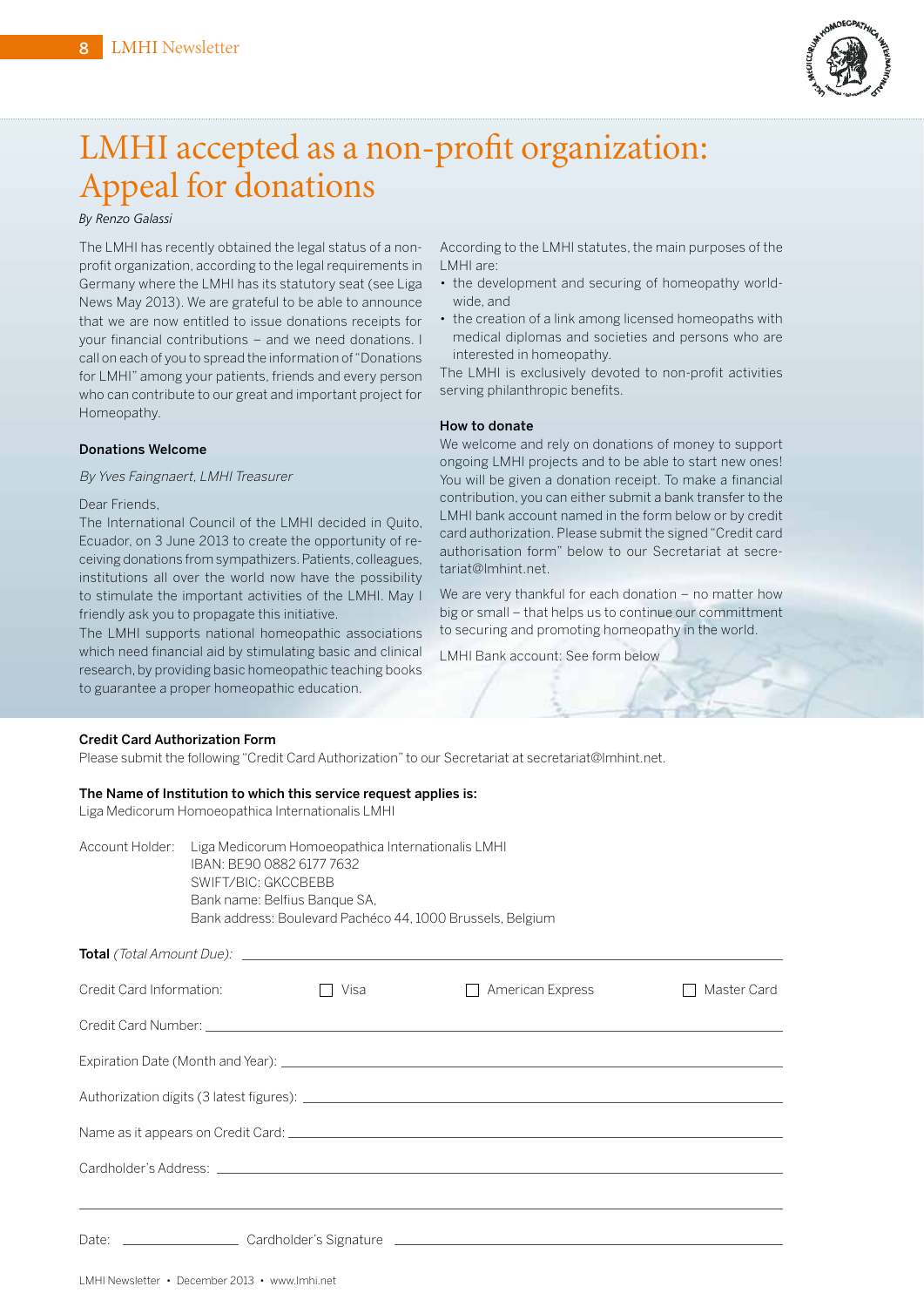

#### What makes the LMHI an attractive and important organization in the world

# Benefits and advantages of LMHI Membership

There are many reasons to become a member of the wold homeopathic medical society LMHI. Here, we can only name a few of them:

#### Material benefits:

- Reduced registration fee at LMHI Congresses (the saving is higher than annual membership fee)
- Receiving a prestigous, presentable LMHI Membership Certificate for display in your practice (handed-out on request)
- Privilege to use the LMHI Logo
- Only LMHI members can submit abstracts at LMHI Congresses
- Possibility to be accredited as an LMHI teaching centre;
- Possibility to apply for the LMHI Diploma
- Possibility for a country to apply for a LMHI Homeopathic World Congress
- Accesstologin-protectedmembersectionofLMHIwebsite - possibility to form virtual peer groups to exchange ideas, problems, solutions
	- access to previous LMHI Congress proceedings
- Being listed in the International Member Search Function of the LMHI website
- Access to the LMHI Archives in the Institute for the History of Homeopathy of the Robert-Bosch-Foundation in Stuttgart, Germany
- Automatically receiving of LMHI e-newsletter and Liga Letter (information about the latest developments)

#### Idealistic benefits:

- Build-up and maintain a network and personal contacts. • TO HAVE AND TO SHOW solidarity with our colleagues in countries with difficulties regarding development of
- homeopathy all over the globe • Loyalty to Hahnemann's thought
- Continuation of the doctrine, philosophy, clinics
- Keep homeopathy as an integral and significant way of healing
- Serious work, research, proving
- Political support in case of attacks to Homeopathy in your country
- Exchange of experience
- Non-profit association or any kind of other interests
- Big family and fraternity
- Participate in its purposes, which are indicated in the LMHI Constitution. A series of purposes are established there, regarding the consolidation and strengthening of homeopathy in the world, as the founder of our art, Samuel Hahnemann, would have wanted it.

#### The complete list of benefits and advantages can be found on the LMHI website [www.lmhi.net >](http://www.lmhi.net)  Membership

#### The Museum of Homeopathy in Rome, Italy

# Italian historical archive stems from a project of Prof. Antonio Negro (1908–2010)



On 17 June 2013, the Museum of Homeopathy - the Italian Historical Archive – was inaugurated in Rome, Italy (Navona Square 49). Prof. Francesco Negro created it for the purpose of encouraging the reflection on Hahnemannian thoughts starting with his historical period. It is designed as a center for study, and is a confirmation for those who believe in Homeopathy as well as an invitation to skeptics

who are open to its discover. The museum contains 80 000 books, more than 100 kits ofremedies, about 3 000"memorabilia" (letters, manuscripts, autographs, medals and other objects), as well as a complete collection of worldwide postage stamps commemorating Homeopathy. This prestigious center, which overlooks the historical Navona Square, is where Antonio Negro (who lived until the age of 102) reorganized Italian Homeopathy in the 1940s. Prof. Negro was able to integrate modern science while adhering to pure Hahnemannian principles in his teachings. Moreover he successfully integrated modern scientific concepts through Biotypological studies which take into consideration the human person as a whole: body, mind and spirit.

The Museum can be visited gratuitously by appointment via e-mail to [info@fondazionenegro-archiviostorico.it or](mailto:info@fondazionenegro-archiviostorico.it) through the website [www.fondazionenegro.it](http://www.fondazionenegro.it)